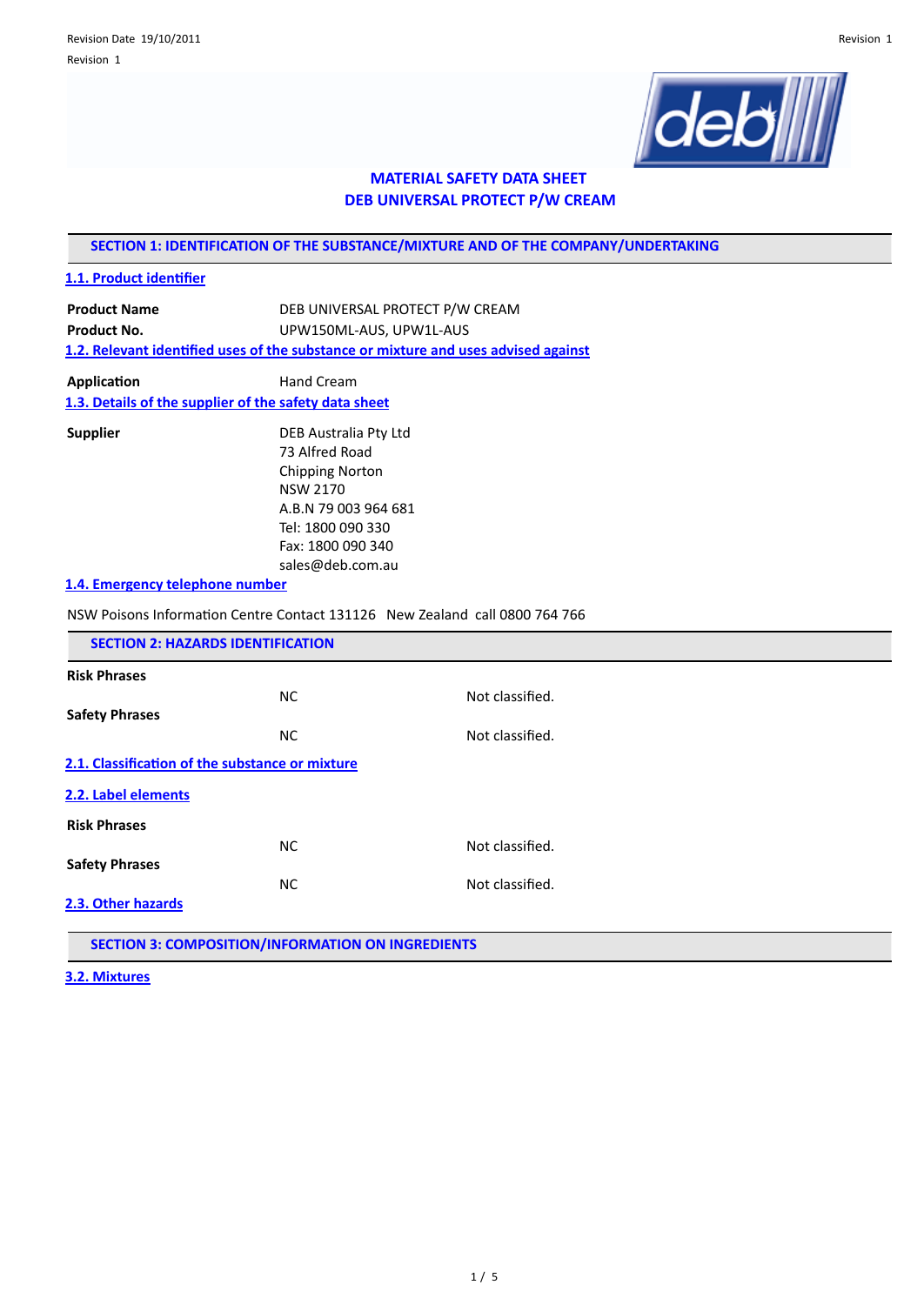# **DEB UNIVERSAL PROTECT P/W CREAM**

**INCI** Aqua Kaolin Cetearyl alcohol Sodium lauryl sulphate Sodium cetearyl sulphate Dicaprylyl carbonate Glycerin Phenoxyethanol Methyl paraben Butyl paraben Ethyl paraben Propyl paraben Isobutyl paraben Xanthan gum Methylchloroisothiazolinone Methylisothiazolinone CI 15985 CI 19140

## **SECTION 4: FIRST AID MEASURES**

## **4.1. Description of first aid measures**

#### **Inhalation**

Not relevant. Unlikely route of exposure as the product does not contain volatle substances.

**Ingeston**

Rinse mouth thoroughly. Get medical attention if any discomfort continues.

**Skin contact**

Not relevant.

#### **Eye contact**

Make sure to remove any contact lenses from the eyes before rinsing. Promptly wash eyes with plenty of water while lifting the eye lids. Continue to rinse for at least 15 minutes. Get medical attention promptly if symptoms occur after washing.

**4.2. Most important symptoms and efects, both acute and delayed**

#### **Inhalation**

No specific symptoms noted. **Ingeston** No specific symptoms noted. **Skin contact** None under normal conditons. **Eye contact** May cause temporary eye irritation. **4.3. Indicaton of any immediate medical atenton and special treatment needed**

No specific first aid measures noted.

**SECTION 5: FIREFIGHTING MEASURES**

#### **5.1. Extnguishing media**

# **Extnguishing media**

This product is not flammable. Use fire-extinguishing media appropriate for surrounding materials. **5.2. Special hazards arising from the substance or mixture**

## **Hazardous Combuston Products**

No hazardous decomposition products. **5.3. Advice for frefghters**

#### **Special Fire Fighting Procedures**

No specific fire fighting procedure given.

**SECTION 6: ACCIDENTAL RELEASE MEASURES**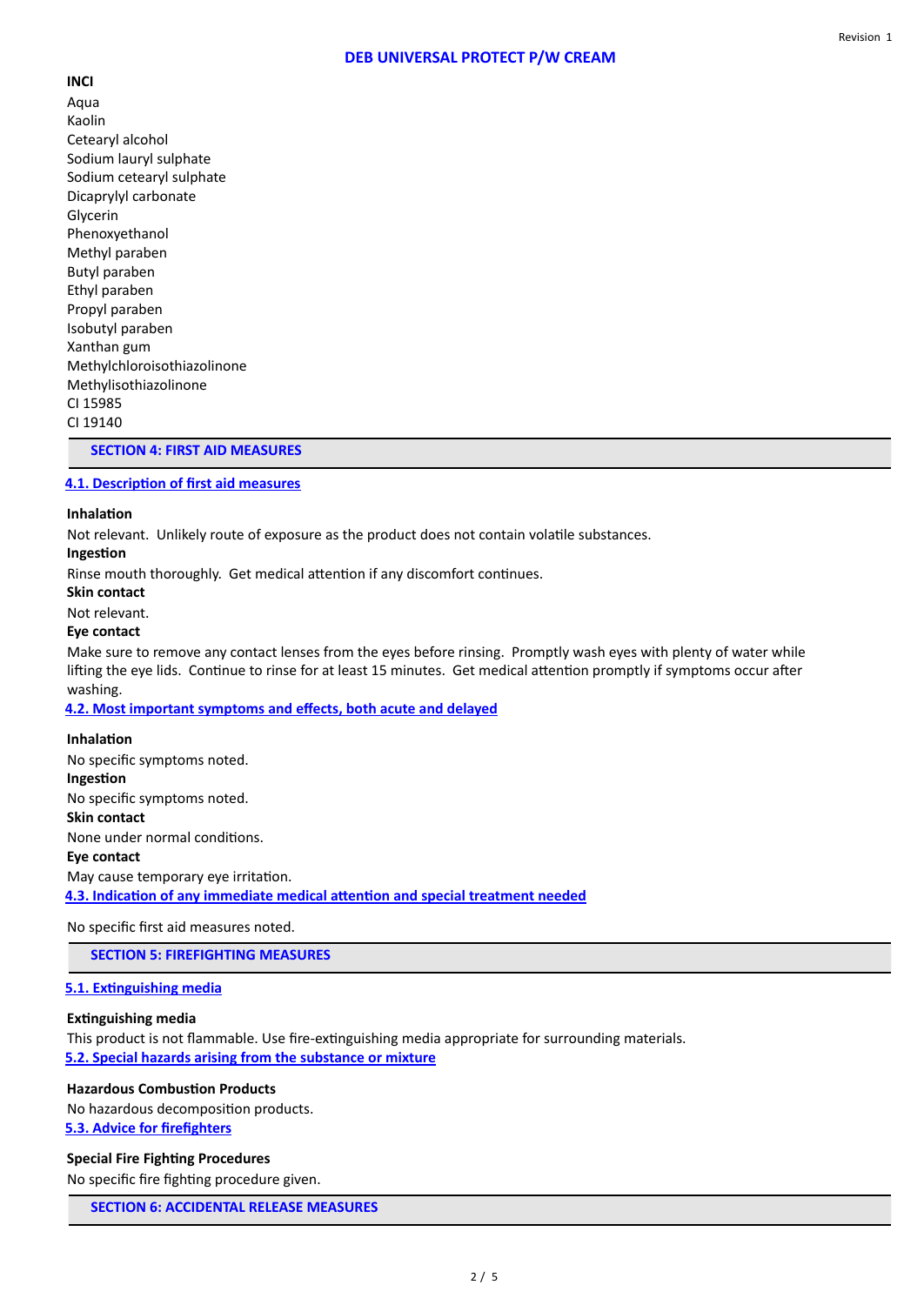#### Revision 1

# **DEB UNIVERSAL PROTECT P/W CREAM**

#### **6.1. Personal precautons, protectve equipment and emergency procedures**

Avoid contact with eyes. **6.2. Environmental precautons**

Not relevant considering the small amounts used. **6.3. Methods and material for containment and cleaning up**

Flush away small spillages with plenty of water. Do not let washing down water contaminate ponds or waterways. Large quantities should not be discharged into the drain but removed with absorbing material.

# **6.4. Reference to other sectons**

For waste disposal, see section 13.

**SECTION 7: HANDLING AND STORAGE**

**7.1. Precautions for safe handling** 

Avoid contact with eyes. **7.2. Conditons for safe storage, including any incompatbilites**

Store in closed original container at temperatures between 0°C and 40°C.

**7.3. Specifc end use(s)**

The identified uses for this product are detailed in Section 1.2.

**SECTION 8: EXPOSURE CONTROLS/PERSONAL PROTECTION**

**8.1. Control parameters**

#### **8.2. Exposure controls**

**Engineering measures** Not relevant. **Respiratory equipment** No specific recommendations. **Hand protection** Not relevant **Eye protection** Wear eye protection if there is a risk of this product getting in the eyes. **Hygiene measures** Not relevant.

# **SECTION 9: PHYSICAL AND CHEMICAL PROPERTIES**

#### **9.1. Information on basic physical and chemical properties**

| Appearance               | Viscous Cream       |
|--------------------------|---------------------|
| Colour                   | White.              |
| Odour                    | Characteristic.     |
| Solubility               | Miscible with water |
| <b>Relative density</b>  | $0.95 - 1.05$       |
| pH-Value, Conc. Solution | $5.5 - 7.5$         |
| 9.2. Other information   |                     |

#### None.

**SECTION 10: STABILITY AND REACTIVITY**

## **10.1. Reactivity**

No specific reactivity hazards associated with this product. **10.2. Chemical stability**

Stable under normal temperature conditons. **10.3. Possibility of hazardous reactions** 

None known.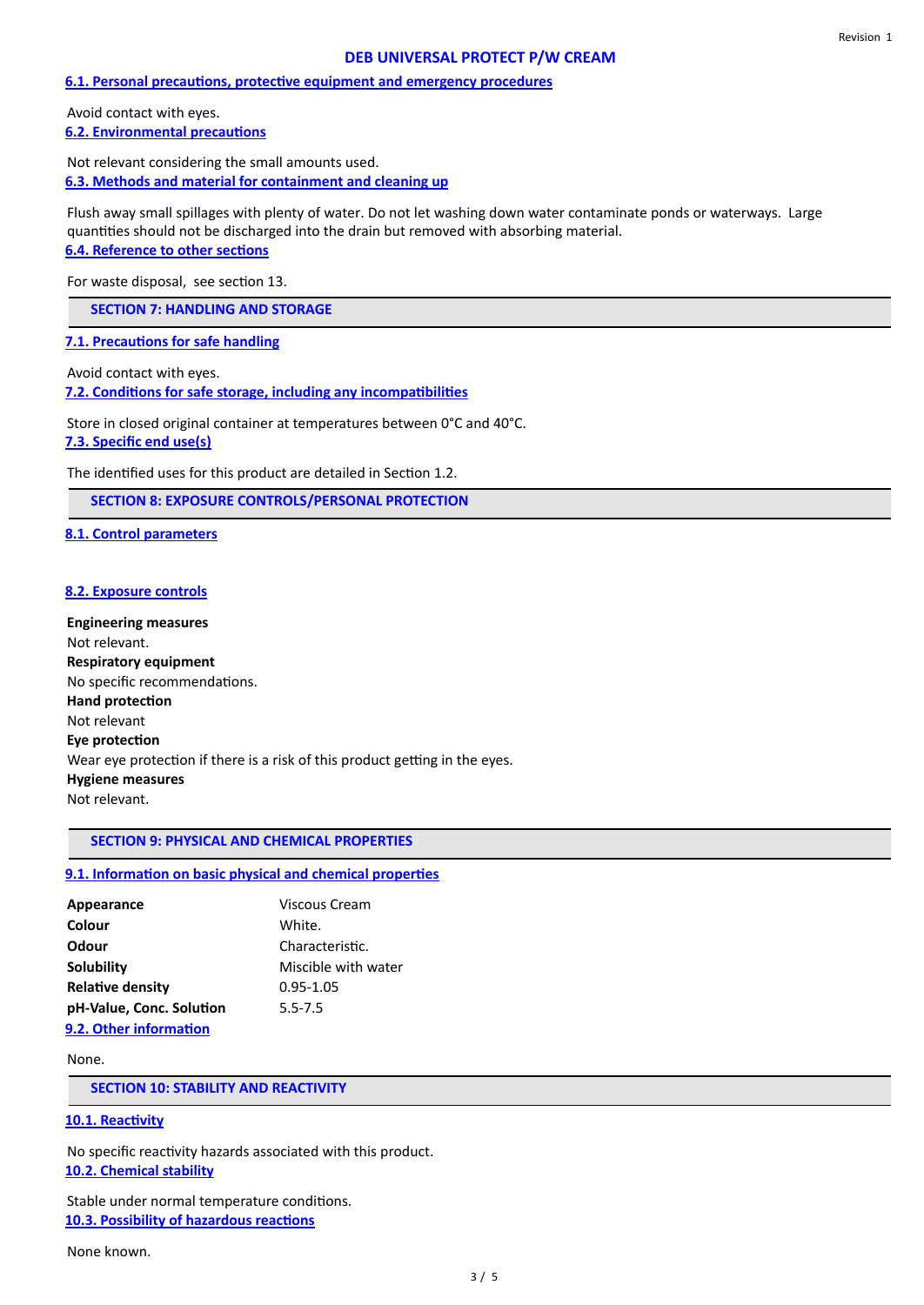# **DEB UNIVERSAL PROTECT P/W CREAM**

#### **10.4. Conditions to avoid**

There are no known conditons that are likely to result in a hazardous situaton. **10.5. Incompatible materials** 

**Materials To Avoid**

No incompatible groups noted. **10.6. Hazardous decompositon products**

None under normal conditons.

**SECTION 11: TOXICOLOGICAL INFORMATION**

11.1. Information on toxicological effects

# **Inhalation**

No specifc health warnings noted.

### **Ingeston**

May cause discomfort if swallowed.

#### **Skin contact**

Skin irritation is not anticipated when used normally. **Eye contact** May cause temporary eye irritation.

# **SECTION 12: ECOLOGICAL INFORMATION**

### **Ecotoxicity**

Not regarded as dangerous for the environment.

# **12.1. Toxicity**

**Acute Fish Toxicity** Not considered toxic to fish.

# **12.2. Persistence and degradability**

**Degradability** The product is biodegradable.

**12.3. Bioaccumulative potential** 

# **Bioaccumulative potential**

No data available on bioaccumulation.

# **12.4. Mobility in soil**

**Mobility:** The product is soluble in water.

# **12.5. Results of PBT and vPvB assessment**

This product does not contain any PBT or vPvB Substances.

# **12.6. Other adverse efects**

None known.

# **SECTION 13: DISPOSAL CONSIDERATIONS**

#### **General information**

When handling waste, consideration should be made to the safety precautions applying to handling of the product. **13.1. Waste treatment methods**

Dispose of waste and residues in accordance with local authority requirements.